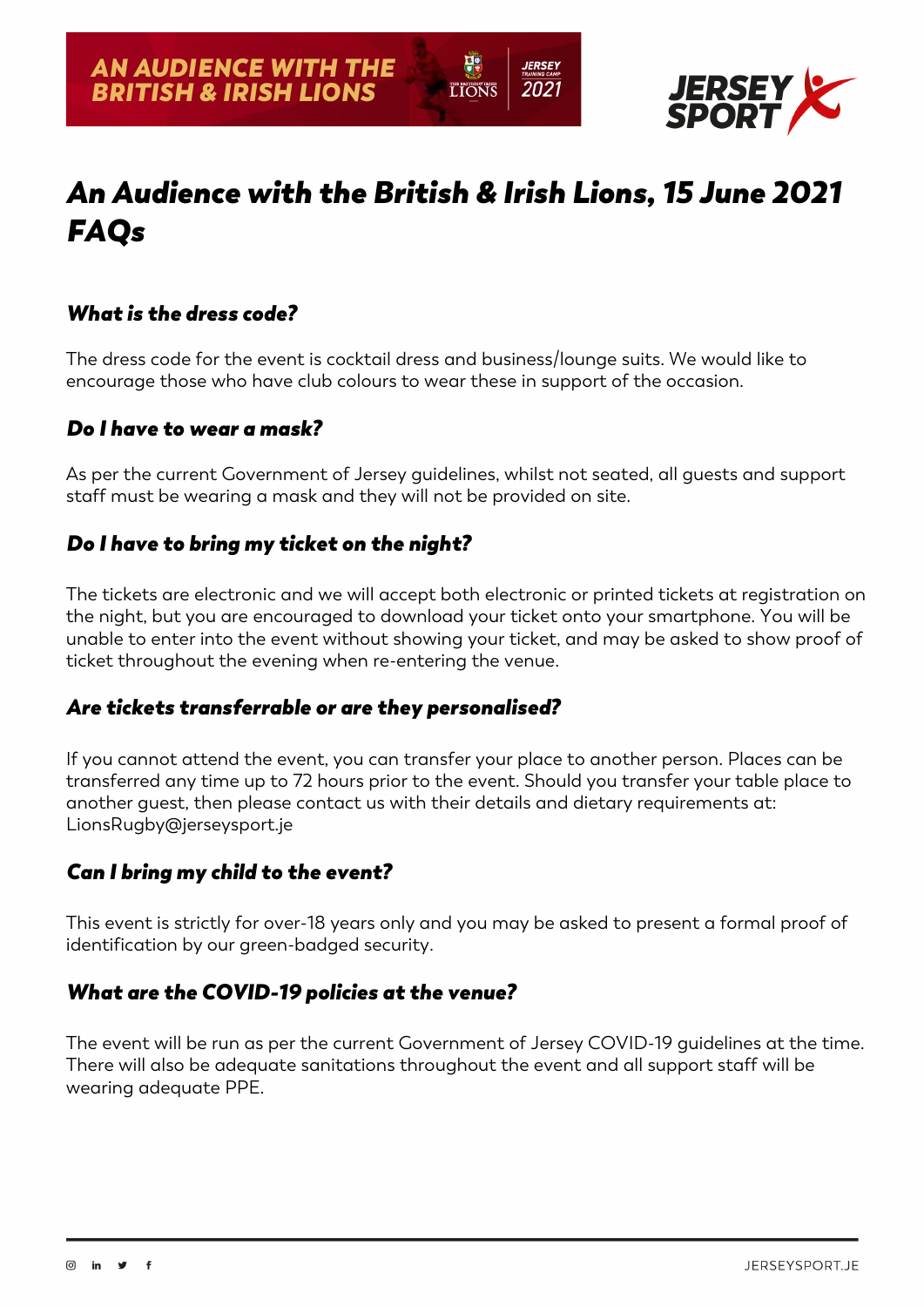

# *What is the cancellation policy?*

If Jersey Sport has to cancel the event, our liability in the event of cancellation is limited to a full refund of the event fee only. Only the account holder can request cancellation of the table fee. The charge for cancelling your booking is:

**LIONS** 

*IERSEY* 

2021

- 14 days or more before the event 20% discretionary administration fee applicable
- Less than 14 days before the event No refund

Jersey Sport accepts no liability if an event is cancelled or postponed for reasons beyond our control resulting from an act of God, a force majeure, government or regulation change, fire, war, terrorist activity or civil commotion.

#### *Is there parking at the event?*

There is ample parking at the venue and there will be stewards directing you to the parking area.

# *Will carriages be provided at 11.30 pm?*

Transport will not be provided for guests but there is ample parking on site and a member of staff will be able to provide you with local taxi providers, should this be required.

# *Can you provide meals for special dietary needs?*

Our catering team is happy to accommodate and customise menus to meet all dietary needs.

Once we have confirmation of your booking, we will contact your table host to complete a preorder form where they will be able to inform our catering team of any specific dietary requirements in advance.

# *The event is fully booked, is there a waiting list?*

Bookings are subject to availability and therefore we cannot guarantee you a place at the event through any other means. In the event of all standard tables being sold, we will be setting up a waiting list, should more tables become available.

# *Will I be able to get my photograph taken with the British & Irish Lions?*

Due to COVID-19 protocols and to mininise risk to the British & Irish Lions squad before their tour, there will be no meet and greet opportunities at this event.